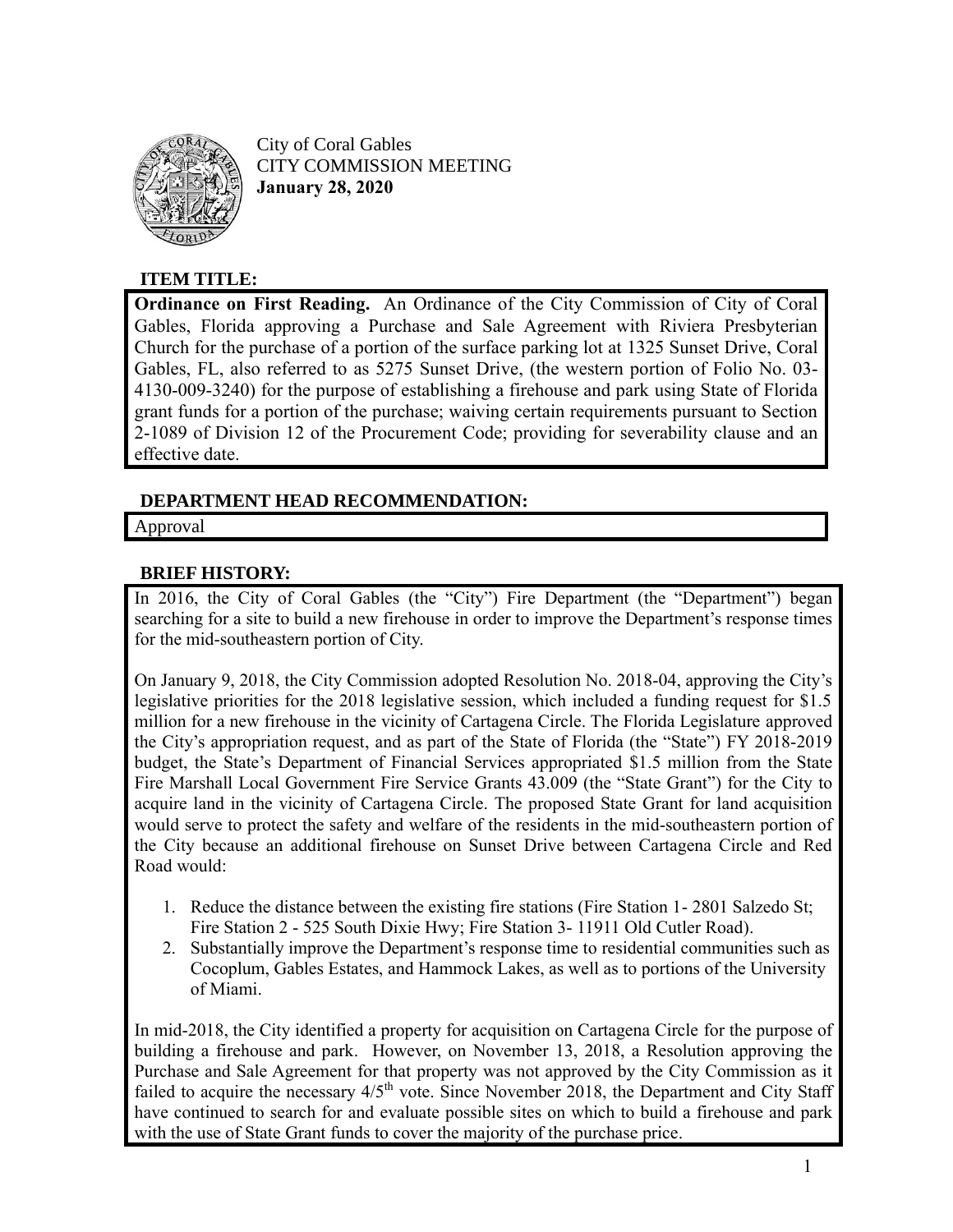A possible site, consisting of a portion of a surface parking at 1325 Sunset Drive, Coral Gables, FL also referred to as 5275 Sunset Drive, the western portion of Folio No. 03-4130-009-3240 (the "Property") was identified in June of 2019. The location meets the requirements of the State Grant guidelines and serves to improve the Department's response times for the mid-southeastern portion of City. Figure 1 provides a map depicting the "2-mile response radius for fire stations" in the City.



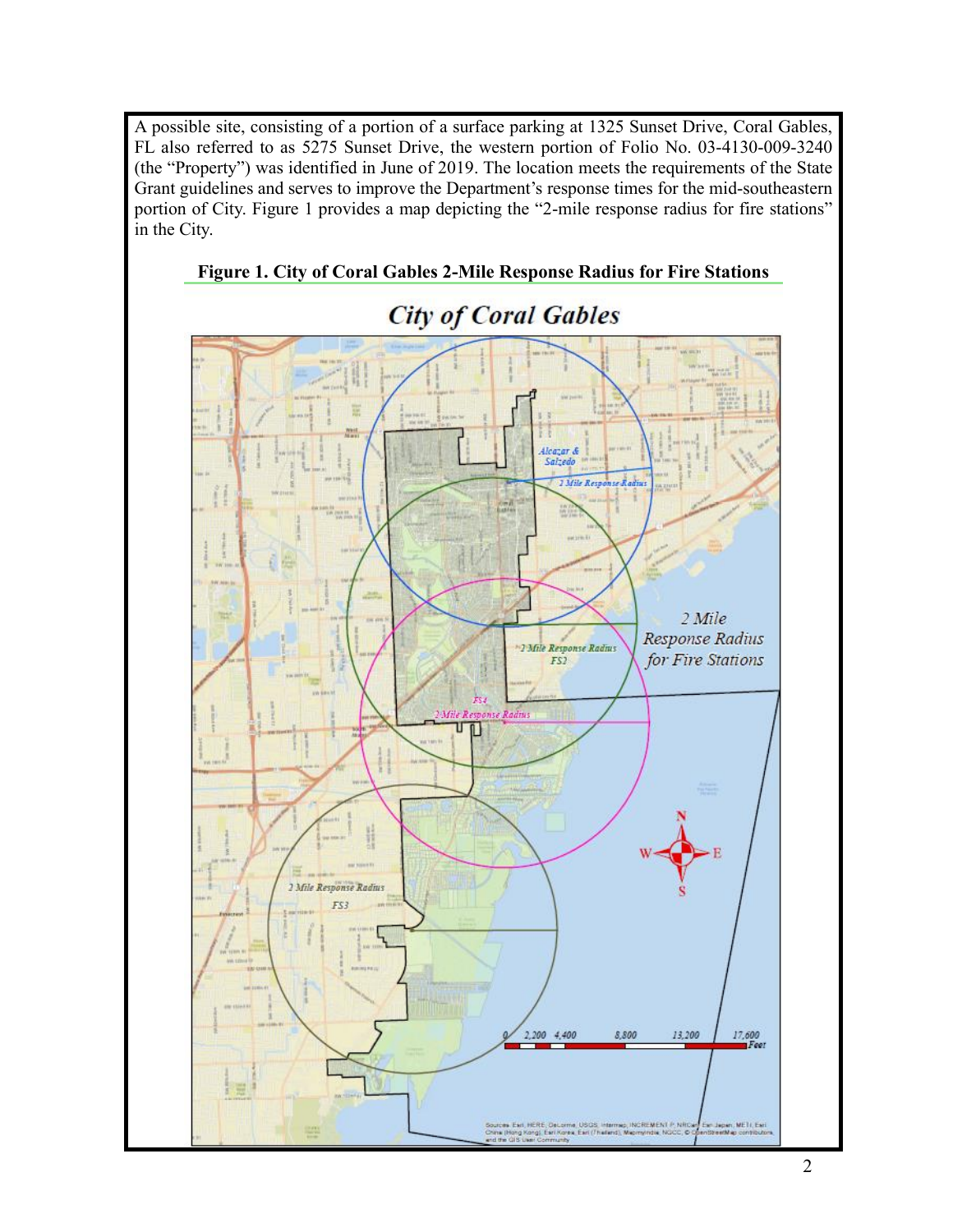In July 2019, the City obtained an initial appraisal for the Property and provided a letter of intent to Riviera Presbyterian Church (the "Seller") for the purchase of the Property. The Seller ordered a subsequent appraisal which was completed December 17, 2019. The Seller presented the proposed purchase to their Congregation on December 29, 2019 for a vote, which was approved by the Congregation. On January 15, 2020, the Purchaser submitted the proposed Purchase and Sale Agreement (the "PSA") to the Seller with the following terms:

- "As-Is" purchase of the Property for the sum of \$2,010,000.00;
- The City to provide \$75,000 as an earnest money deposit;
- The Seller to provide either a 60 or 90-day due diligence period (as being negotiated) to conduct any other inquiries required as part of the purchase and sale process;
- A restrictive covenant stating that the Property shall be used as a firehouse and/or a park and/or solely for an essential public purpose for a period of twenty-five (25) years;
- The City agrees to perform certain improvements on the remaining Seller-owned parking lot, which shall include restriping, curb cuts, buffer landscaping, and a new entry/exit from the parking lot to Sunset Drive;
- The purchase is contingent on City Commission approval, on the City securing the funds of the \$1.5 million State Grant, and on the Seller obtaining approval for the purchase from the Presbytery of Tropical Florida on January 22, 2020.
- The City will negotiate an amendment to the Seller's existing parking lot Management Agreement.

|                       |                      |                  |                    | Accepted    |                 |                   |
|-----------------------|----------------------|------------------|--------------------|-------------|-----------------|-------------------|
| <b>Address</b>        | Owner                | Parcel ID        | <b>Parking Lot</b> | Offer       | <b>Price/SF</b> | <b>Appraisals</b> |
|                       |                      |                  |                    |             |                 |                   |
| 1325 Sunset Dr.       |                      |                  |                    |             |                 | \$1,000,000       |
| a.k.a 5275 Sunset Dr. | Riviera Presbyterian | 03-4130-009-3240 | 14.999 SF          | \$2,010,000 | \$134.00        | \$1.510.000       |

In accordance with the State Grant guidelines, the City submitted the proposed PSA to the State for approval prior to the February 1, 2020 State deadline. As indicated, the purchase of the Property is contingent on securing the \$1,500,000 State Grant to offset 75% of the purchase price of the Property. To secure the State Grant funds and meet the State deadline for acquiring the Property, City staff recommends that the City Commission waive certain requirements of Division 12 of the Procurement Code. This recommendation is consistent with Sec. 2-1089 of the Procurement Code which states that the City Commission may waive any condition imposed by the provisions of Division 12 of the Code upon a four-fifths vote, where it finds such a waiver to be necessary to proceed with a purchase, sale, or lease which is in the best interest of the City. As explained above, the Department has a need for an additional firehouse in the described area, in order to ensure adequate response times for southern areas of the City.

The Property is currently tax exempt because, Chapter 196 Florida Statutes provides property tax exemption(s) to eligible, religious, not-for-profit organizations that own and operate real estate and/or tangible business property. The purchase of this portion of the